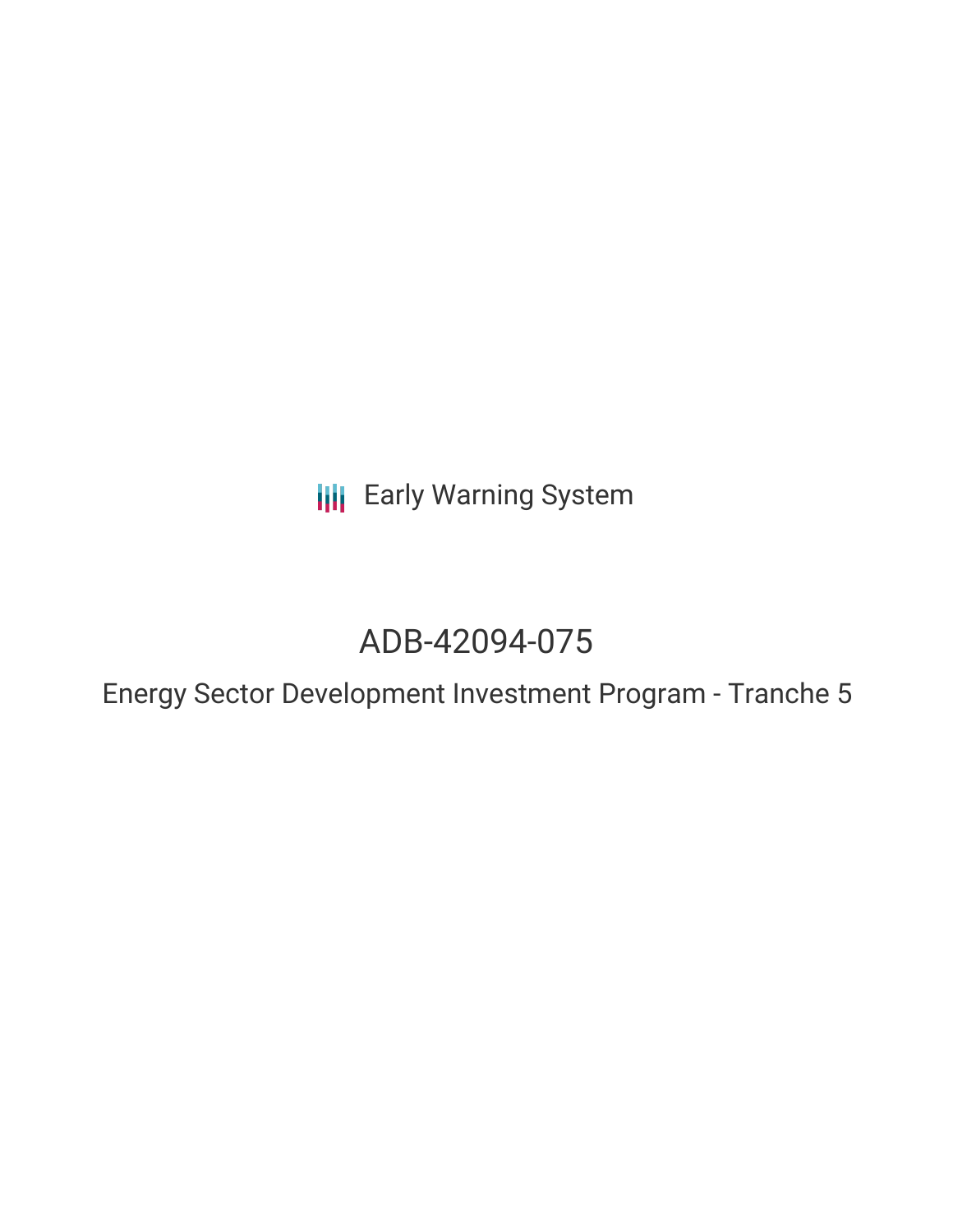

#### **Quick Facts**

| <b>Countries</b>               | Afghanistan                                                            |
|--------------------------------|------------------------------------------------------------------------|
| <b>Specific Location</b>       | Dashte Alwan                                                           |
| <b>Financial Institutions</b>  | Asian Development Bank (ADB)                                           |
| <b>Status</b>                  | Active                                                                 |
| <b>Bank Risk Rating</b>        | B                                                                      |
| <b>Voting Date</b>             | 2013-12-04                                                             |
| <b>Borrower</b>                | Da Afghanistan Breshna Sherkat (Afghan National Electricity Authority) |
| <b>Sectors</b>                 | Construction, Energy, Infrastructure                                   |
| Investment Type(s)             | Grant                                                                  |
| <b>Investment Amount (USD)</b> | $$49.10$ million                                                       |
| <b>Project Cost (USD)</b>      | $$53.00$ million                                                       |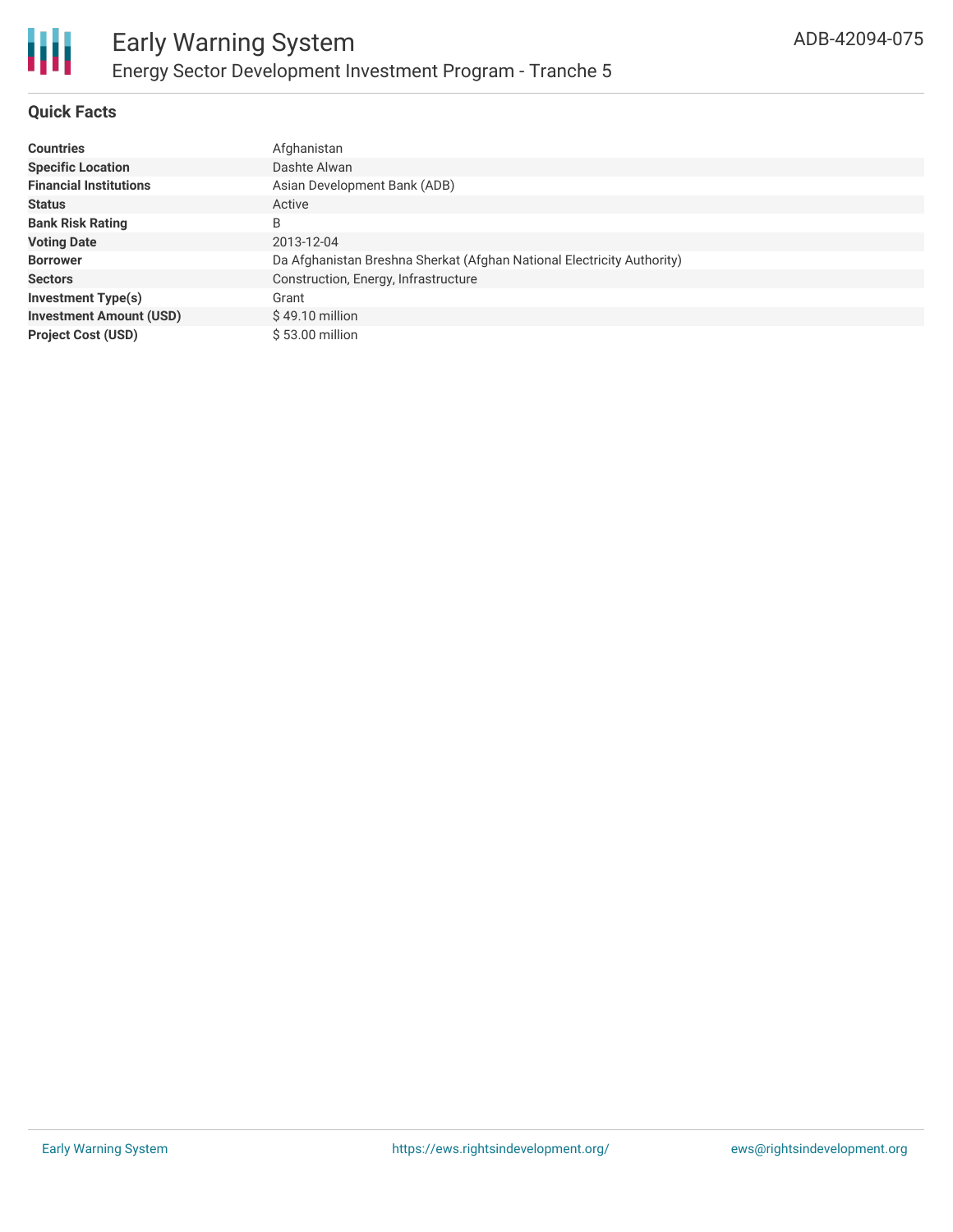

#### **Project Description**

This project finances the construction of a 500-kV/220-kV substation at Dashte Alwan to connect a 500-kV transmission line, that will go across the Hindukush mountains through the Salang Pass route. This project will add 1,000MW to the 300-MW transmission capacity between North and South Afghanistan that will allow indigenous generations to supply Afghanistan's domestic needs.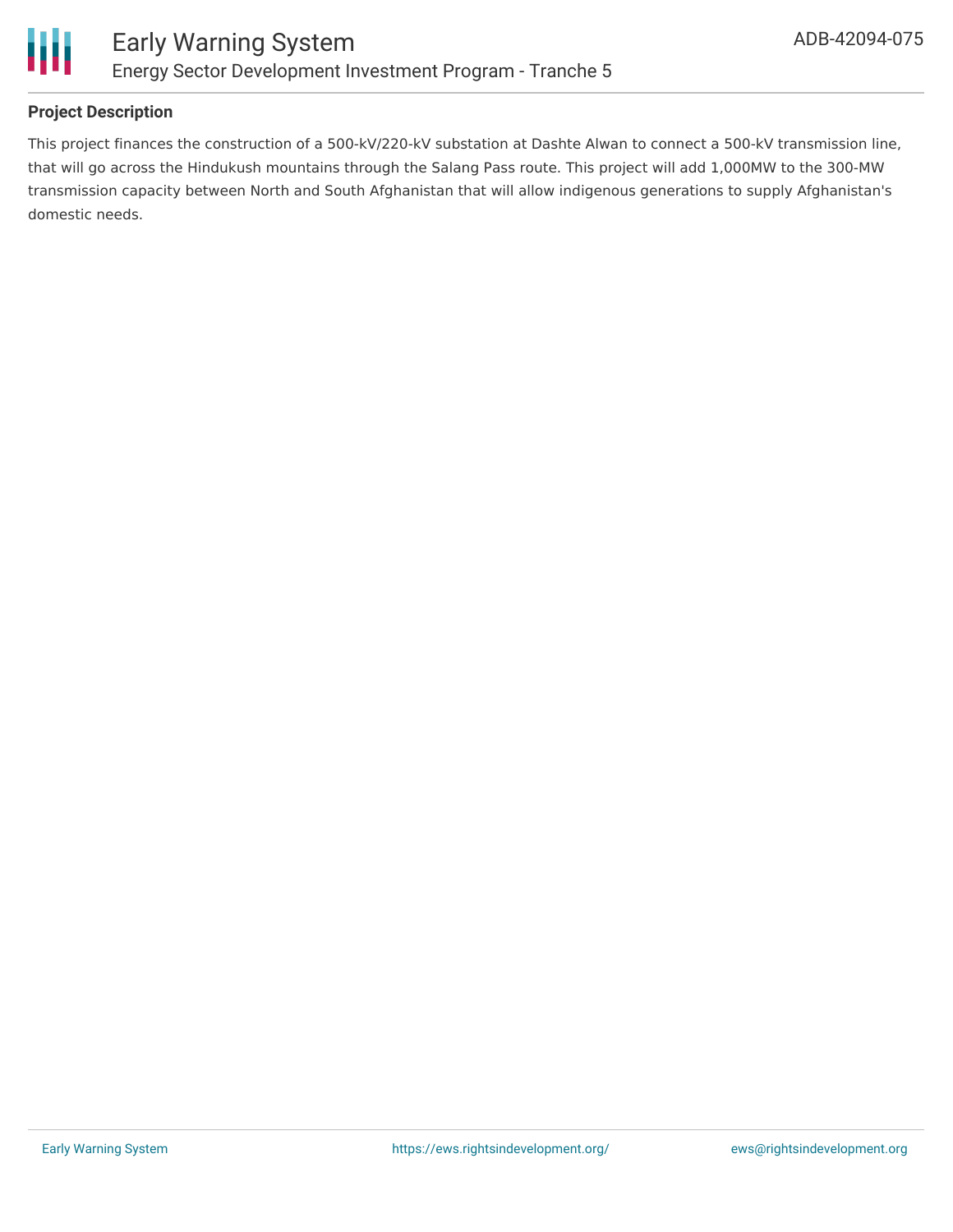

## Early Warning System Energy Sector Development Investment Program - Tranche 5

#### **Investment Description**

Asian Development Bank (ADB)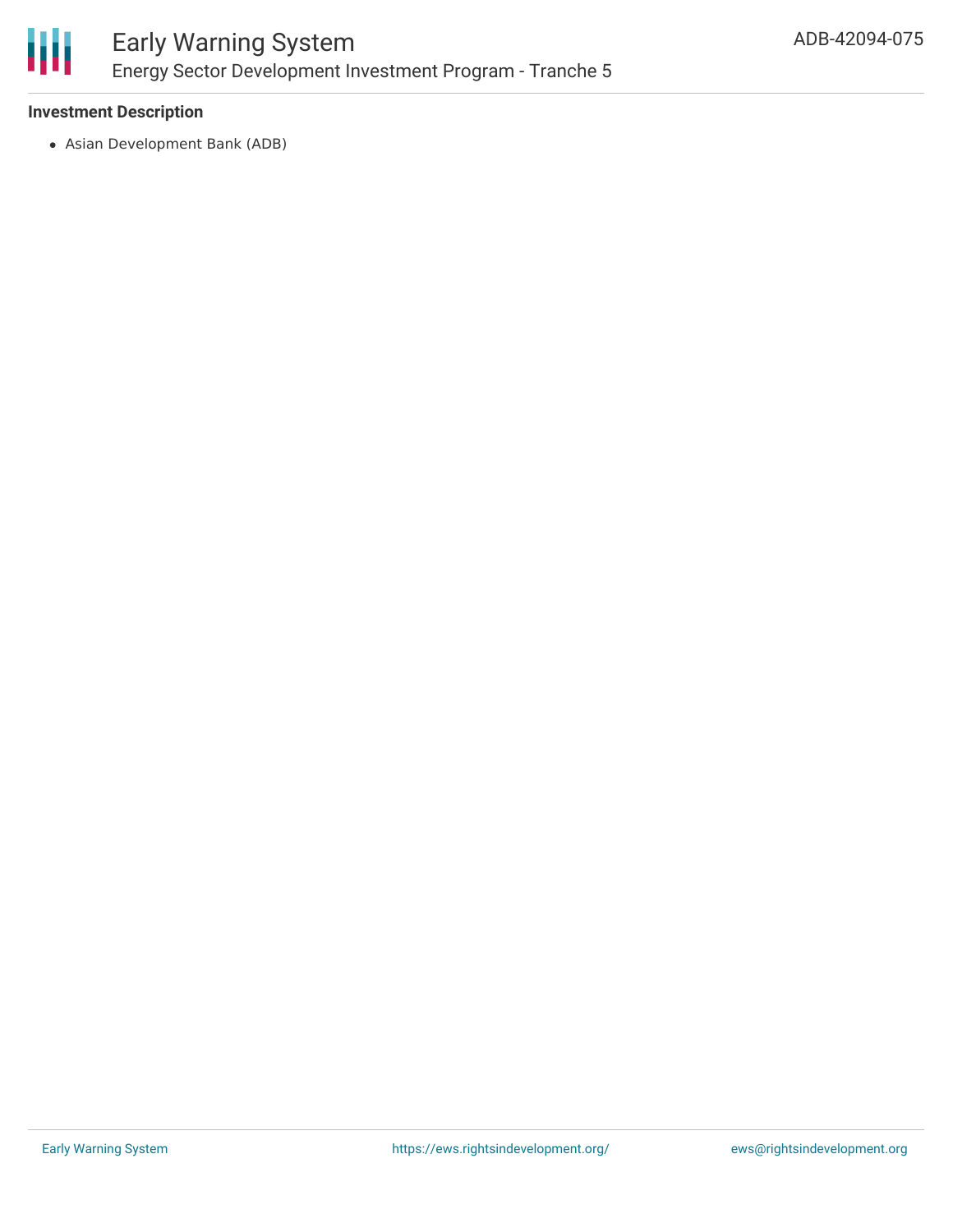

#### **Contact Information**

Da Afghanistan Breshna Sherkat RAZIQUE.SAMADI@DABS.AF Chaman Houzouri, Kabul, Islamic Republic of Afghanistan

#### **ACCOUNTABILITY MECHANISM OF ADB**

The Accountability Mechanism is an independent complaint mechanism and fact-finding body for people who believe they are likely to be, or have been, adversely affected by an Asian Development Bank-financed project. If you submit a complaint to the Accountability Mechanism, they may investigate to assess whether the Asian Development Bank is following its own policies and procedures for preventing harm to people or the environment. You can learn more about the Accountability Mechanism and how to file a complaint at: http://www.adb.org/site/accountability-mechanism/main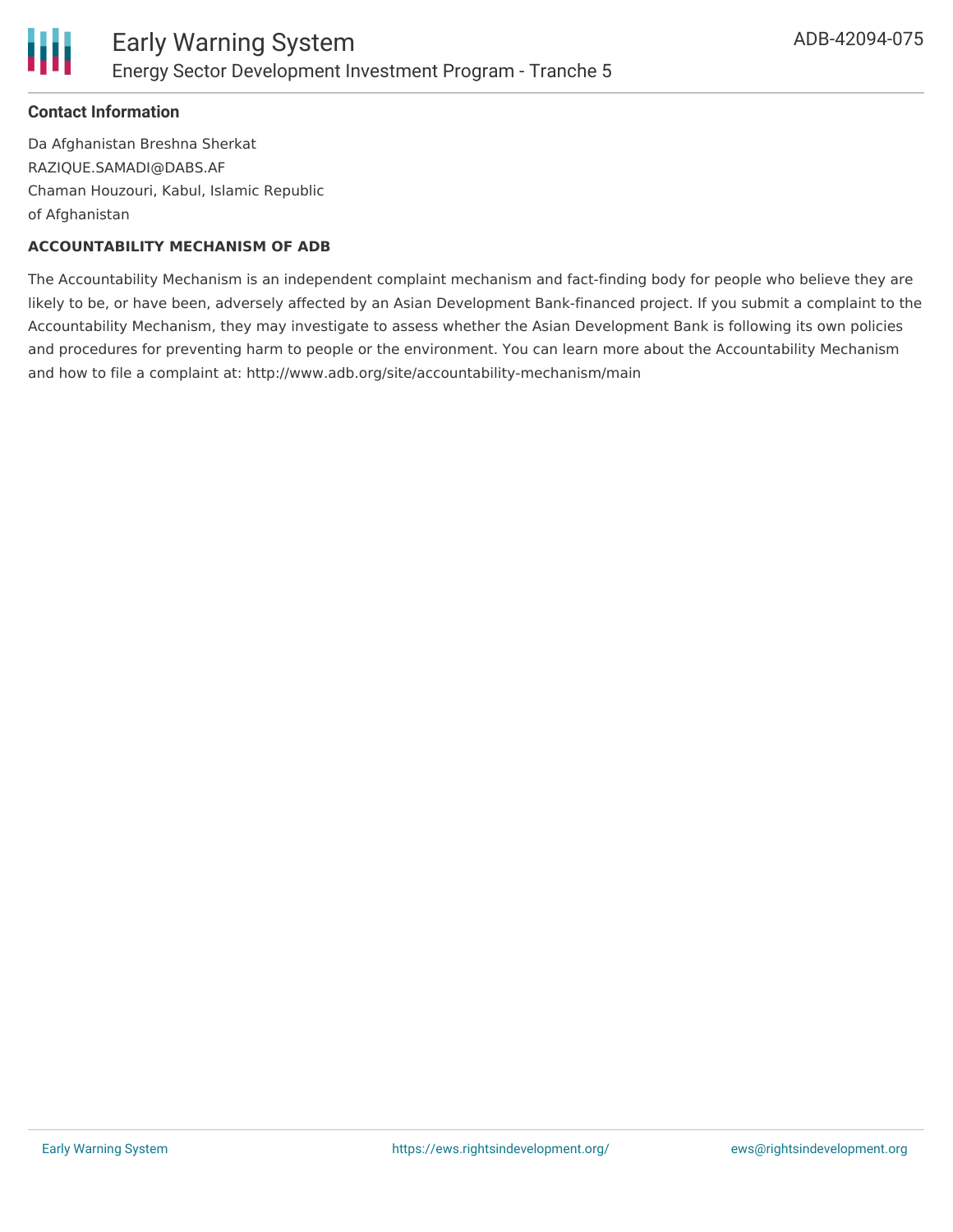## Early Warning System

Energy Sector Development Investment Program - Tranche 5

#### **Bank Documents**

- Energy Sector [Development](https://ewsdata.rightsindevelopment.org/files/documents/75/ADB-42094-075_9E17J0u.pdf) Investment Program Tranche 5 [\[Original](https://www.adb.org/projects/documents/energy-sector-development-investment-program-tranche-5-earf) Source]
- Energy Sector [Development](https://ewsdata.rightsindevelopment.org/files/documents/75/ADB-42094-075_KQLVozx.pdf) Investment Program Tranche 5 [\[Original](https://www.adb.org/projects/documents/energy-sector-development-investment-program-tranche-5-rf) Source]
- Energy Sector [Development](https://ewsdata.rightsindevelopment.org/files/documents/75/ADB-42094-075_bo4xzR1.pdf) Investment Program Tranche 5: 500 kV Dashte Alwan Substation Project [Original Source]
- Energy Sector [Development](https://ewsdata.rightsindevelopment.org/files/documents/75/ADB-42094-075_rFd5Dq3.pdf) Investment Program Tranche 5: 500 kV Dashte Alwan Substation Project [Original Source]
- Energy Sector [Development](https://ewsdata.rightsindevelopment.org/files/documents/75/ADB-42094-075_8hhS8y9.pdf) Investment Program Tranche 5: Procurement Plan [\[Original](https://www.adb.org/projects/documents/energy-sector-development-investment-program-tranche-5-pp) Source]
- Grant Agreement (Special Operations) for Energy Sector [Development](https://www.adb.org/projects/documents/grant-agreement-special-operations-energy-sector-development-investment-program-p5) Investment Program Project 5 [Original Source]
- Project Agreement for Energy Sector [Development](https://ewsdata.rightsindevelopment.org/files/documents/75/ADB-42094-075_pRBOwrd.pdf) Investment Program Project 5 [\[Original](https://www.adb.org/projects/documents/project-agreement-energy-sector-development-investment-program-p5) Source]
- Project [Disclosure](https://ewsdata.rightsindevelopment.org/files/documents/75/ADB-42094-075.pdf) PDF [\[Original](https://www.adb.org/printpdf/projects/42094-075/main) Source]